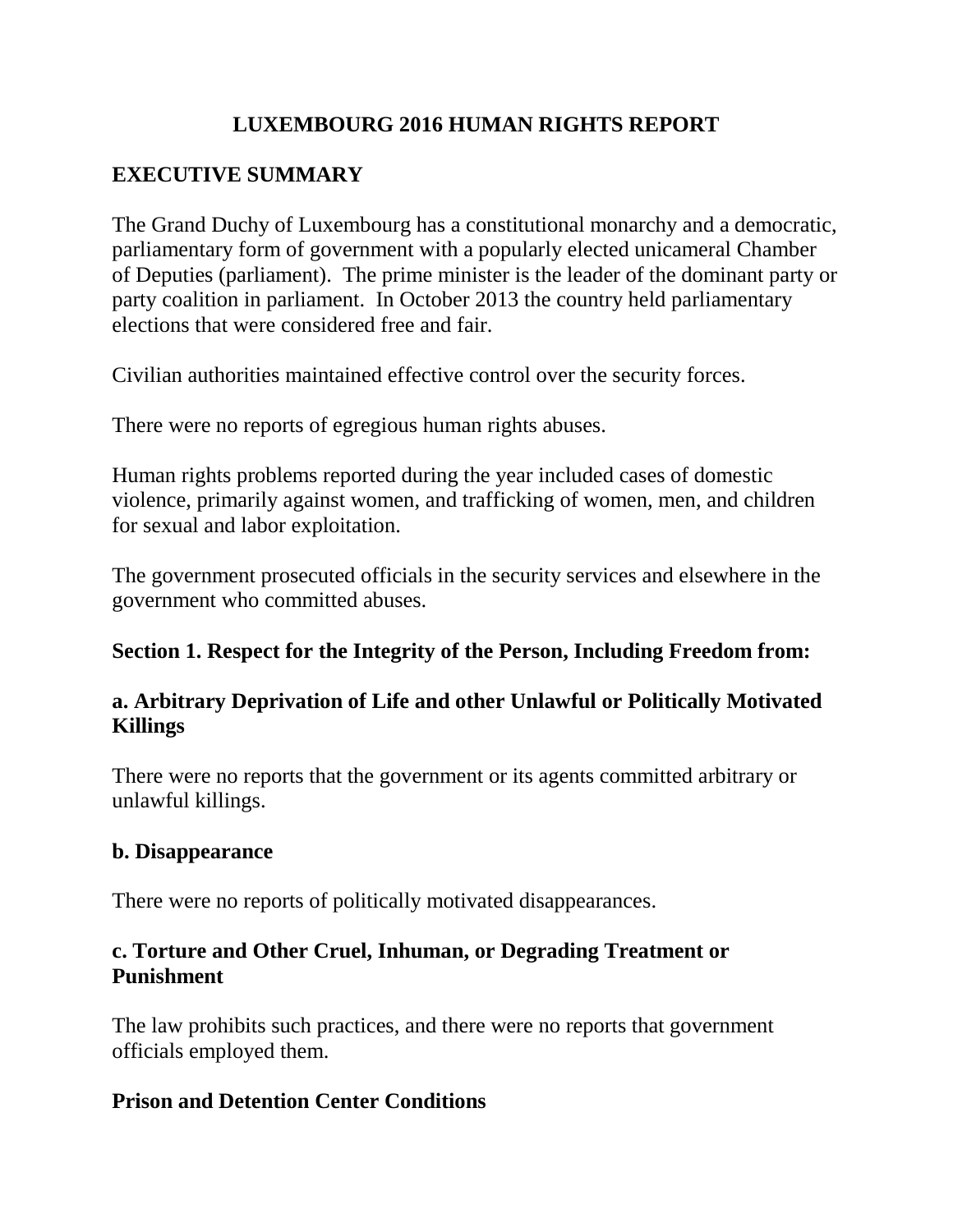Prison and detention center conditions generally met international standards.

Physical Conditions: The country has one prison, Schrassig Prison, and a State Socioeducational Center (CSEE) for juveniles with facilities at Schrassig and Dreiborn. The government also operated a detention center for rejected asylum seekers and undocumented migrants awaiting deportation.

In a September 2015 report on its visit to the country earlier that year, the Council of Europe's Committee for the Prevention of Torture (CPT) noted a worrying problem of interprisoner violence at Schrassig Prison. The CPT also found that care for inmates suffering from serious psychiatric disorders was unsatisfactory and criticized the practice of holding detained minors at Schrassig Prison. The CPT observed problems of violence between minors at both the Schrassig and Dreiborn CSEE facilities.

In its report, the CPT noted that, while most detained persons did not report police mistreatment, it received a number of allegations of verbal abuse and excessively tight handcuffing. The CPT also criticized the police practice of handcuffing detainees to fixed points, such as a metal bar on a wall or chair fixed to the floor, prior to or during questioning. For purportedly hygienic reasons, authorities at local police stations did not provide mattresses in cells reserved for intoxicated persons.

Independent Monitoring: The government permitted monitoring by independent human rights observers, including the CPT and the ECPDL.

#### **d. Arbitrary Arrest or Detention**

The constitution and law prohibit arbitrary arrest and detention, and the government generally observed these prohibitions.

#### **Role of the Police and Security Apparatus**

The Grand Ducal Police maintain internal security. It reports to the Ministry of Internal Security. The Luxembourg Army is responsible for external security. It reports to the Directorate of Defense of the Ministry of Foreign Affairs.

## **Arrest Procedures and Treatment of Detainees**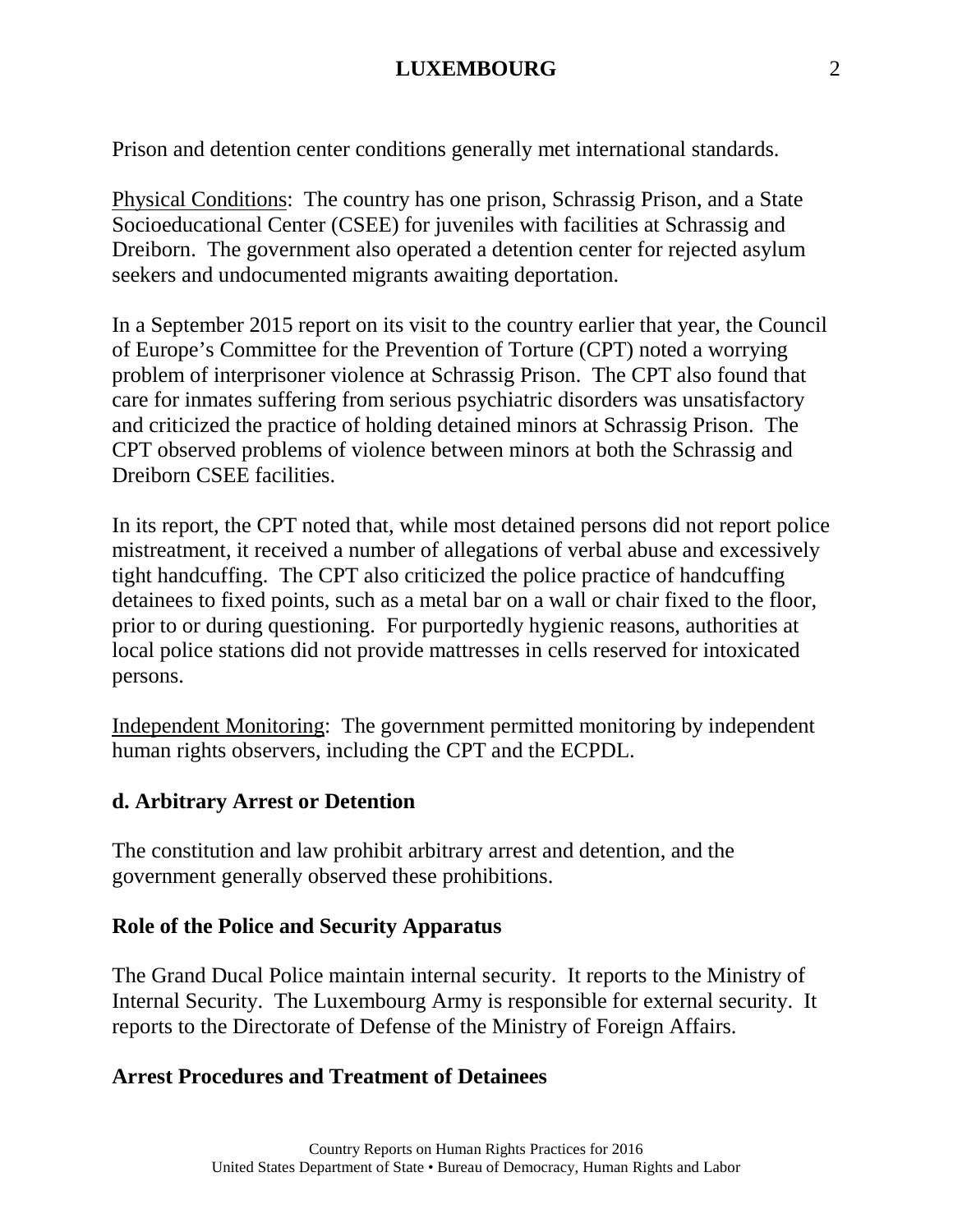Warrants issued by a duly authorized official are required for arrests in most cases. Police must inform detainees of charges against them within 24 hours of arrest and bring them before a judge for a determination of the detention's legality. There is a functioning bail system, which judges regularly employed.

According to law, detainees are guaranteed access to an attorney immediately prior to their initial interrogation. The attorney is paid for by the government in cases of indigent detainees. A 2015 CPT report found that access to a lawyer had improved and that in most cases lawyers were able to consult with their clients before the initial interrogation by the police. Authorities permitted detainees access to family members, although the CPT noted that many had to wait several hours before they were allowed to contact relatives. No suspects were detained incommunicado or held under house arrest

Detainee's Ability to Challenge Lawfulness of Detention before a Court: Persons arrested or detained, regardless of whether on criminal or other grounds, are entitled to challenge in court the legal basis or arbitrary nature of their detention and obtain prompt release and compensation if found to have been unlawfully detained.

## **e. Denial of Fair Public Trial**

The constitution and law provide for an independent judiciary, and the government generally respected judicial independence.

## **Trial Procedures**

The constitution provides for the right to a fair public trial, and an independent judiciary generally enforced this right.

Defendants have the right to a presumption of innocence. The defendant has the right to be informed promptly and in detail of the charges (with free interpretation as necessary). Defendants have the right to a fair and public trial without undue delay. Trials are public, except for those involving sexual or child abuse cases, and fair. Defendants have the right to be present and to consult with an attorney of their choice in a timely manner. Defendants and their attorneys have adequate time and facilities to prepare a defense and have access to government-held evidence relevant to their cases. They may confront witnesses against them and present witnesses and evidence on their own behalf. Defendants are not compelled to testify or confess guilt. Defendants have the right of appeal.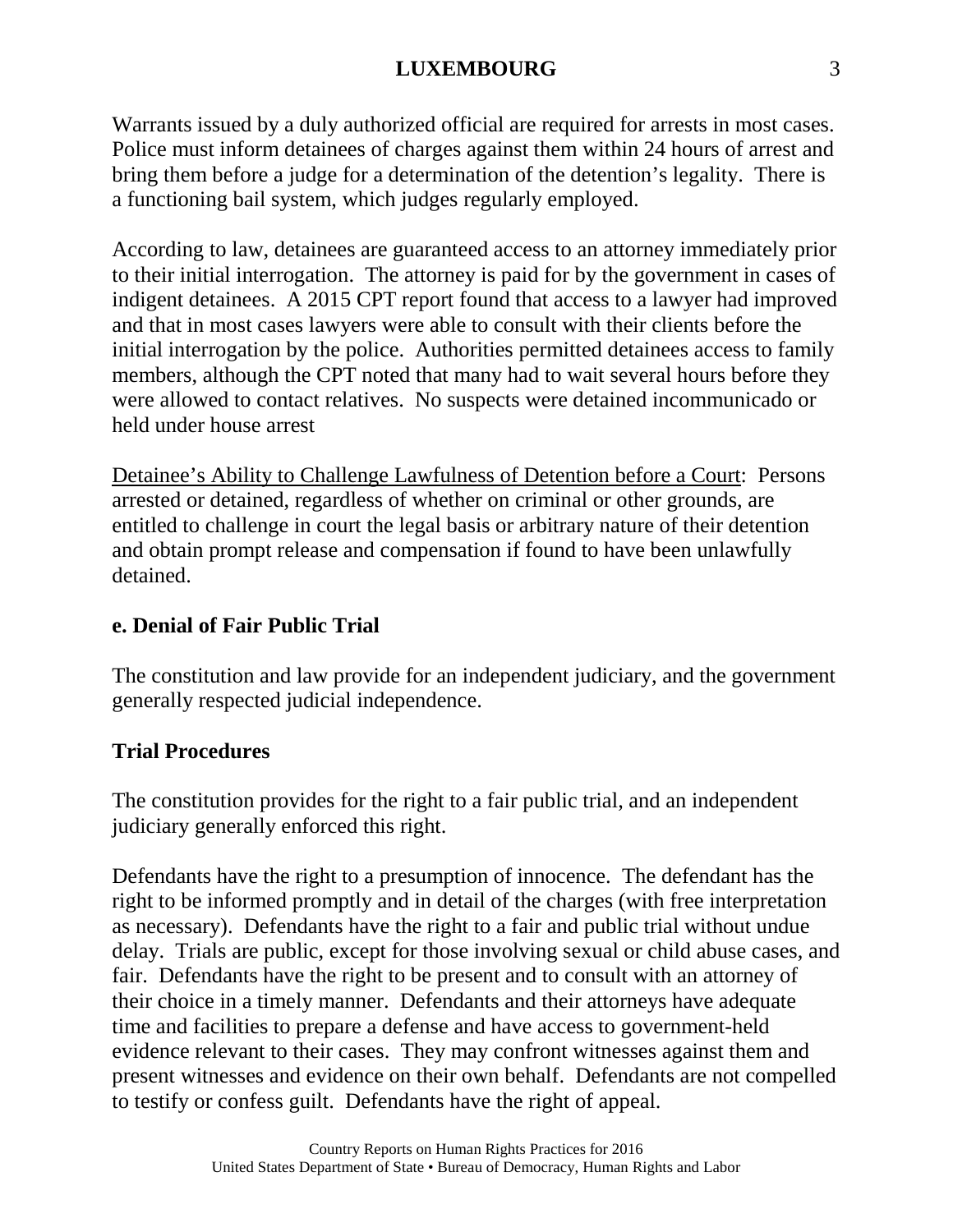The law extends the above rights to all citizens.

# **Political Prisoners and Detainees**

There were no reports of political prisoners or detainees.

# **Civil Judicial Procedures and Remedies**

Magistrate courts serve as an independent and impartial judiciary in civil and commercial matters and were available to individuals who wished to bring lawsuits seeking damages for, or cessation of, a human rights violation. Citizens may appeal cases involving alleged violations of the European Convention on Human Rights by the state to the European Court of Human Rights after exhausting all routes for appeal in the country's court system.

# **f. Arbitrary or Unlawful Interference with Privacy, Family, Home, or Correspondence**

The constitution and law prohibits such actions, and there were no reports that the government failed to respect these prohibitions.

# **Section 2. Respect for Civil Liberties, Including:**

# **a. Freedom of Speech and Press**

The constitution and law provide for freedom of speech and press, and the government generally respected these rights. An independent press, an effective judiciary, and a functioning democratic political system combined to promote freedom of speech and press.

Freedom of Speech and Expression: The law prohibits "hate speech" in any medium, including online, and provides for prison sentences between eight days and two years and fines between 251 and 25,000 euros (\$276 and \$27,500) for violations.

# **Internet Freedom**

The government did not restrict or disrupt access to the internet or censor online content, and there were no credible reports that the government monitored private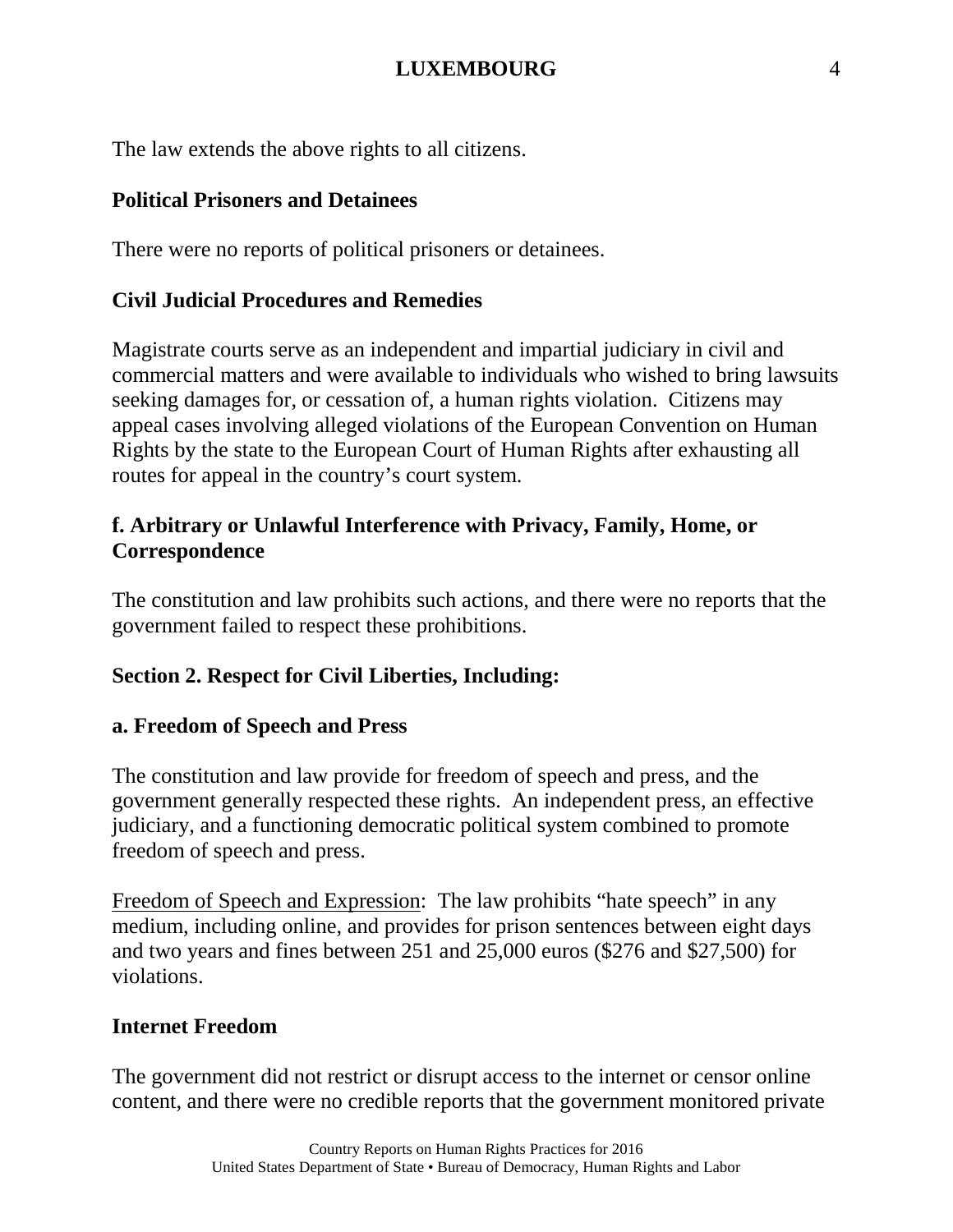online communications without appropriate legal authority. According to the EU Statistics Office (Eurostat), approximately 95 percent of the country's population used the internet. The law prohibits online hate speech and provides for prison sentences between eight days and two years and fines between 251 and 25,000 euros (\$276 and \$27,500) for violations.

#### **Academic Freedom and Cultural Events**

There were no government restrictions on academic freedom or cultural events.

## **b. Freedom of Peaceful Assembly and Association**

The constitution and law provide for the freedoms of assembly and association, and the government generally respected these rights.

#### **c. Freedom of Religion**

See the Department of State's *International Religious Freedom Report* at [www.state.gov/religiousfreedomreport/.](http://www.state.gov/religiousfreedomreport/)

## **d. Freedom of Movement, Internally Displaced Persons, Protection of Refugees, and Stateless Persons**

The constitution and law provide for freedom of internal movement, foreign travel, emigration, and repatriation, and the government generally respected these rights.

The government cooperated with the Office of the UN High Commissioner for Refugees and other humanitarian organizations in providing protection and assistance to refugees, asylum seekers, stateless persons, and other persons of concern.

#### **Protection of Refugees**

Access to Asylum: The law provides for the granting of asylum or refugee status, and the government has established a system for providing protection to refugees. Applicants for asylum continued to experience prolonged waiting periods for adjudication of their claims in some individual cases.

Authorities determined the granting or denying of protection on a case-by-case basis through individual interviews and background checks. The government,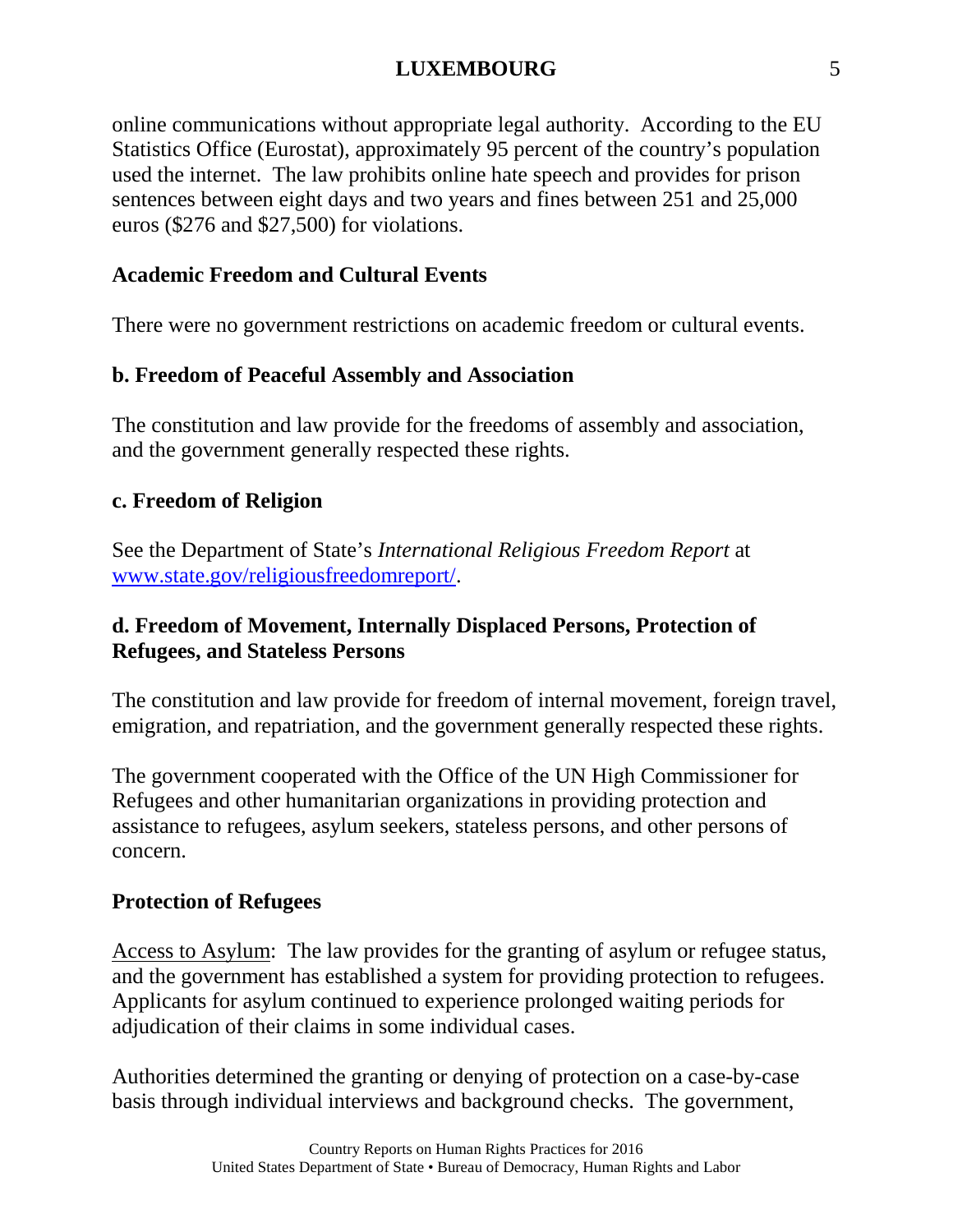however, refused the majority of applicants from the Balkans because authorities often deemed their requests for protection unfounded and based primarily on economic factors.

Safe Country of Origin/Transit: The government applied the safe country of transit principle. Each asylum seeker's case was reviewed. Asylum seekers from a safe country of origin are entitled to only one appeal of decisions made on their asylum request, as opposed to two appeals for asylum seekers from other countries.

Durable Solutions: The country participated in EU relocation and resettlement efforts. Between September 2015 and January 2016, it experienced a significant uptick in asylum requests (mainly from Syrian and Iraqi refugees). Despite this increase, there were no reports of inadequate treatment or housing of asylum seekers.

Temporary Protection: The government also provided temporary protection (known as "subsidiary protection") to individuals who may not qualify as refugees and provided it to approximately seven persons during the year.

## **Section 3. Freedom to Participate in the Political Process**

The constitution and law provide citizens the ability to choose their government in free and fair periodic elections held by secret ballot and based on universal suffrage.

## **Elections and Political Participation**

Recent Elections: In 2013 the country held Chamber of Deputies elections that observers considered free and fair.

Participation of Women and Minorities: No laws limit the participation of women and members of minorities in the political process, and they participated.

## **Section 4. Corruption and Lack of Transparency in Government**

The law provides criminal penalties for corruption by officials, and the government generally implemented these laws effectively. There were isolated reports of government corruption during the year, which the government prosecuted.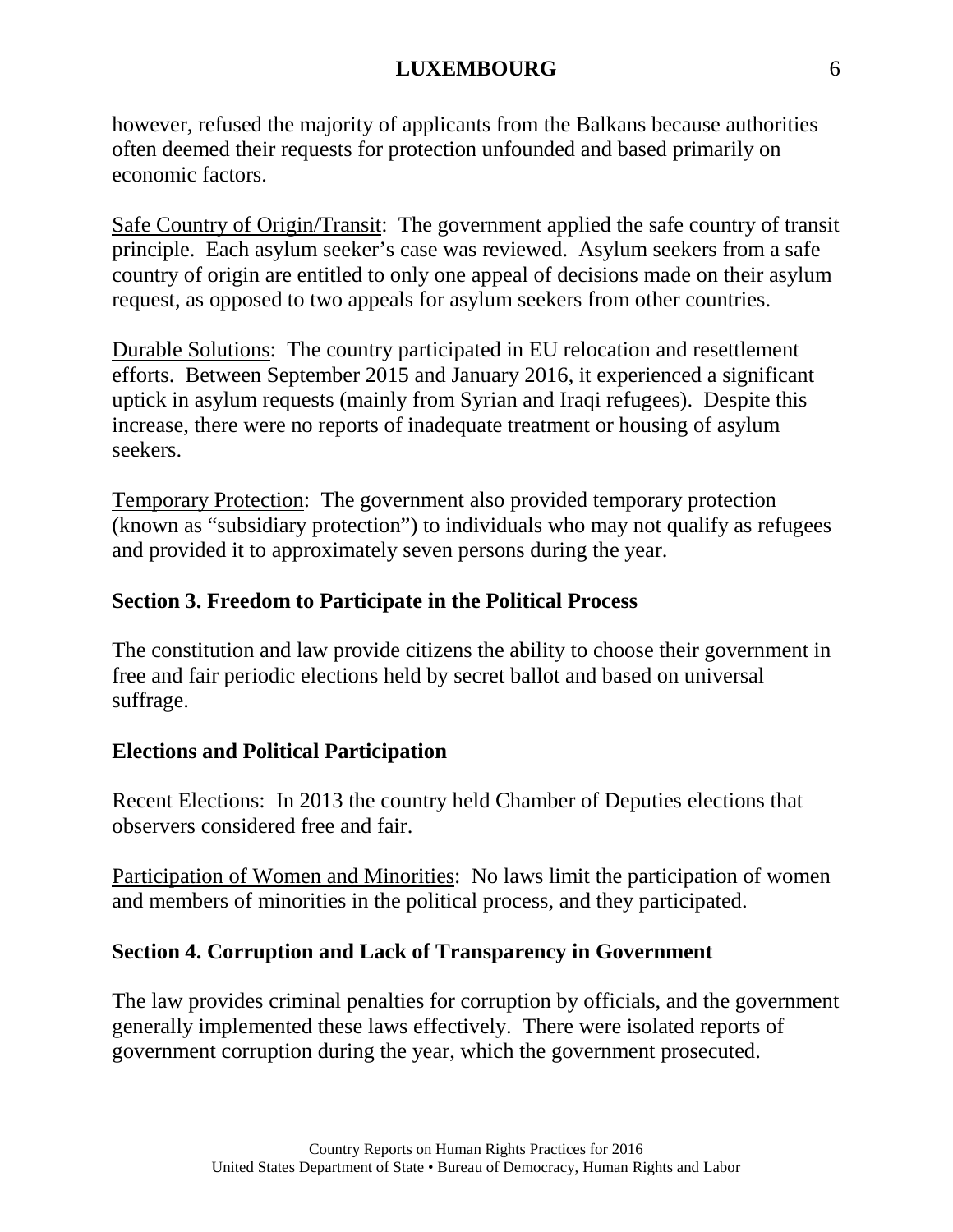Financial Disclosure: By executive order, cabinet members must disclose any company assets, in the form of shares or otherwise, that they own. The order requires that future ministers submit the information before they assume office. The declarations are made public via the government's internet website. There are no criminal or administrative sanctions for noncompliance, and no particular agency has a mandate to monitor the disclosures.

Public Access to Information: While the country does not have a law providing public access to government information, the government granted the public access to such information and placed considerable amounts of government data on official websites.

## **Section 5. Governmental Attitude Regarding International and Nongovernmental Investigation of Alleged Violations of Human Rights**

A number of domestic and international human rights groups generally operated without government restriction, investigating and publishing their findings on human rights cases. Government officials often were cooperative and responsive to their views.

Government Human Rights Bodies: The government has two bodies that deal with human rights, the Consultative Commission for Human Rights and the Ombudsman Committee for the Rights of Children. The committees act independently, although they are government funded and composed of government nominees. The government provided resources that were sufficient to allow the continuous and unrestricted operation of the committees. As consultative bodies in the legislative process, the committees commented on the government's bills and amendments to laws concerning human and children's rights. They were also active in outreach efforts, informing the public about human rights and the rights of children, and publishing annual reports on their activities.

# **Section 6. Discrimination, Societal Abuses, and Trafficking in Persons**

#### **Women**

Rape and Domestic Violence: The law prohibits rape, including spousal rape, and the government enforced the law effectively. Penalties for violations range from five to 10 years' imprisonment. The law prohibits domestic violence, and the government effectively enforced the law. The law is gender neutral and provides for the removal of abusers from their residences for a 10-day period, which can be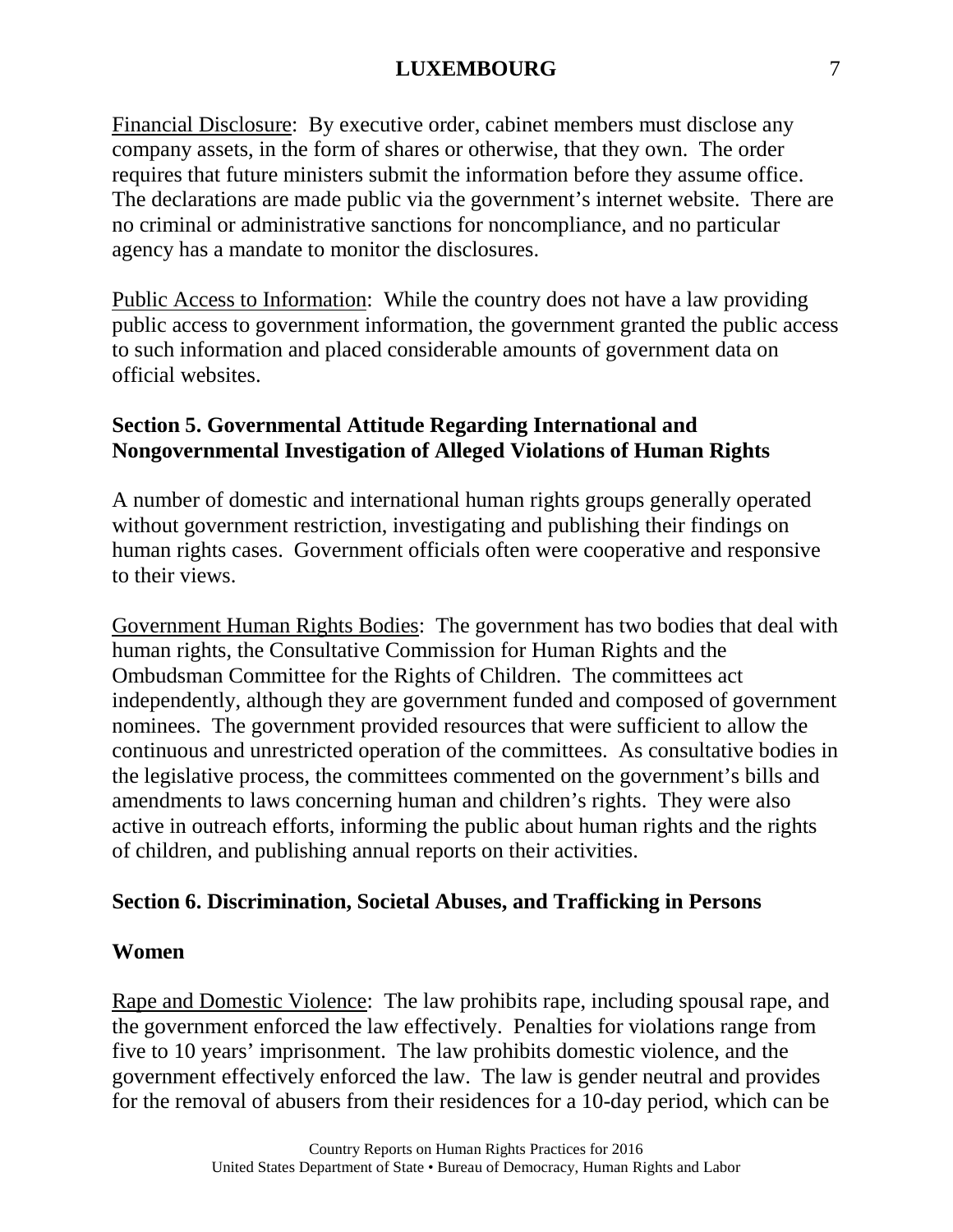extended for an additional three months. Penalties may include fines and imprisonment. If an individual approaches a nongovernmental organization for assistance in cases involving domestic abuse, police are required to investigate.

The government funded organizations that provided shelter, counseling, psychosocial assistance and hotlines. Three specialized hotlines were available to assist men, women, and children who were victims of domestic abuse. The government provided financial assistance to domestic violence victims during the year.

Sexual Harassment: The law prohibits sexual harassment and requires employers to protect employees from such harassment. The law prohibits gender-based job discrimination and harassment of subordinates by superiors. Disciplinary measures against offenders, including dismissal, are available. The law considers an employer's failure to take measures to protect employees from sexual harassment a breach of contract, and an affected employee is entitled to paid leave until the situation is rectified.

Reproductive Rights: Couples and individuals have the right to decide the number, spacing, and timing of their children; manage their reproductive health; and to have the information and means to do so, free from discrimination, coercion, and violence.

Discrimination: The law provides for the same legal status and rights for women as for men. Women experienced some discrimination in access to employment.

# **Children**

Birth Registration: Citizenship is governed by the principle of descent, according to which a father or mother who is a citizen automatically conveys citizenship to offspring at birth.

Early and Forced Marriage: The minimum legal age of marriage is 18 for men and 16 for women, provided one of the partners is a resident of the country. Permission of at least one parent is required if one of the partners is under 16. Statistics regarding marriage rates for individuals younger than 18 were not available.

Sexual Exploitation of Children: The law prohibits the commercial sexual exploitation of children, the sale of children, offering or procuring a child for child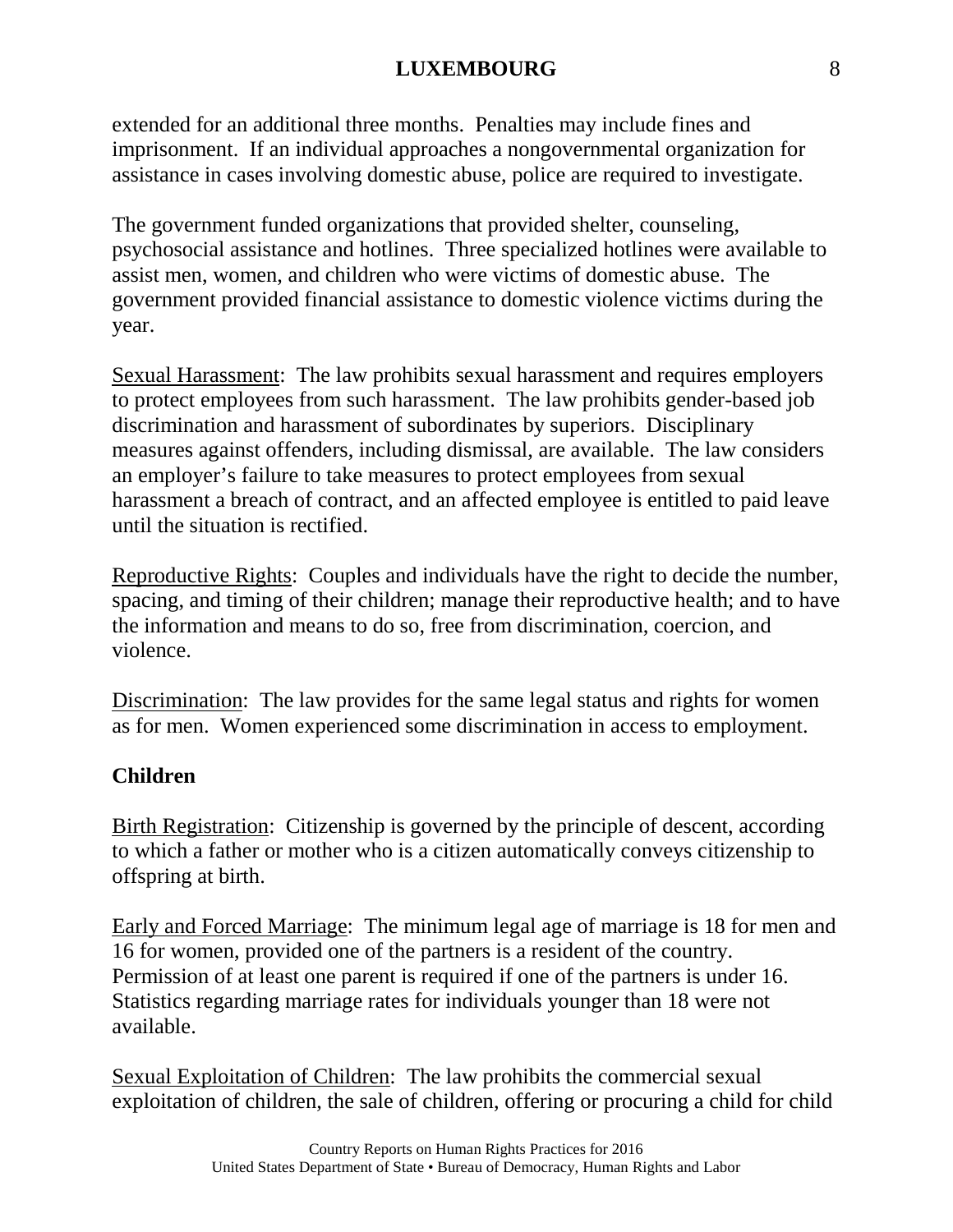prostitution, and practices related to child pornography. Authorities enforced the law. Under the terminology guidelines applied in the country, authorities no longer use the term "child pornography." Penalties for the sexual exploitation of children range from five years' to life imprisonment. The minimum legal age for consensual sex is 16.

International Child Abductions: The country is a party to the 1980 Hague Convention on the Civil Aspects of International Child Abduction. See the Department of State's *Annual Report on International Parental Child Abduction* at [travel.state.gov/content/childabduction/en/legal/compliance.html.](https://travel.state.gov/content/childabduction/en/legal/compliance.html)

## **Anti-Semitism**

The Jewish community numbered approximately 1,500 persons. There were no reports of anti-Semitic acts.

#### **Trafficking in Persons**

See the Department of State's annual *Trafficking in Persons Report* at [www.state.gov/j/tip/rls/tiprpt/.](http://www.state.gov/j/tip/rls/tiprpt/)

#### **Persons with Disabilities**

The law prohibits discrimination against persons with physical, sensory, intellectual, and mental disabilities in employment, education, air travel and other transportation, access to health care, the judicial system, the provision of other state services, or other areas. The government mostly enforced these provisions. Disability advocates focused their attention primarily on issues of physical accessibility, with a secondary focus on discrimination. The law requires all new government -owned buildings to be accessible to persons with disabilities. All government-owned buildings undergoing renovation must also be brought into compliance. The government provided door-to-door, on-demand public transportation for persons with disabilities. The government addressed issues related to discrimination and protection through interministerial efforts: the Ministry of Family Affairs, the Center for Equal Treatment, the Office of the Ombudsman, and the Consultative Commission for Human Rights are responsible for protecting the rights of persons with disabilities. The Centre National d'Information et de Rencontre du Handicap, worked to advocate for persons with disabilities and produced *info-handicap.lu*, which has become the leading civil society online platform for disability issues.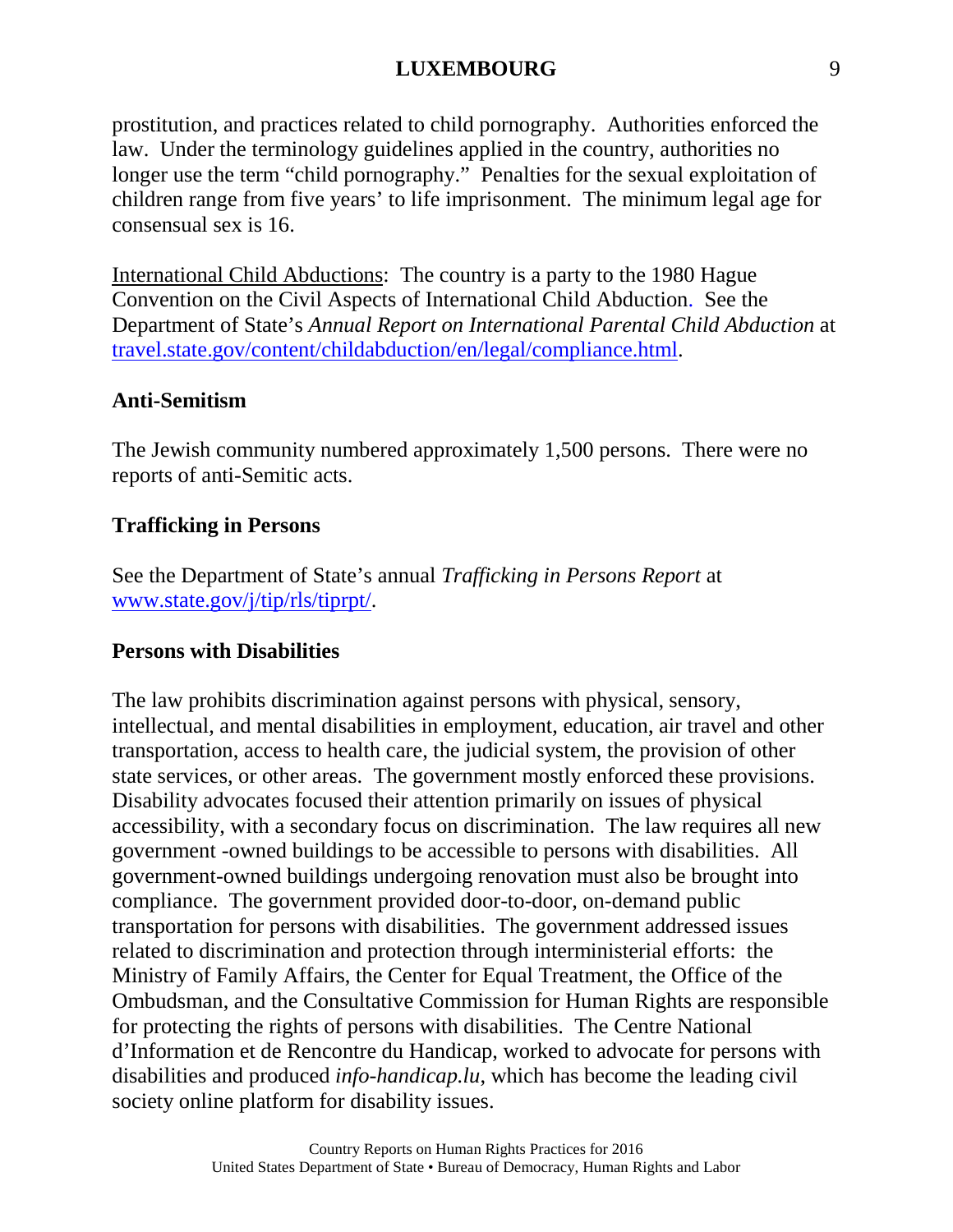## **Acts of Violence, Discrimination, and Other Abuses Based on Sexual Orientation and Gender Identity**

The law prohibits all forms of discrimination based on sexual orientation or gender identity. This law applies to lesbian, gay, bisexual, transgender, and intersex persons.

## **Section 7. Worker Rights**

## **a. Freedom of Association and the Right to Collective Bargaining**

The law provides for the rights of workers, including foreign workers and workers in the informal sector, to form and join independent unions of their choice, to bargain collectively, and to conduct legal strikes. The law allows unions to conduct their activities without interference. Workers exercised these rights freely, and the government protected these rights. The law prohibits antiunion discrimination and requires reinstatement of workers fired for union activity.

The right to strike excludes government workers who provide essential services. Legal strikes may occur only after a lengthy conciliation procedure between the parties. For a strike to be legal, the government's national conciliation office must certify that conciliation efforts have ended.

The government effectively enforced the law. Resources, inspections, and remediation efforts were adequate. Penalties for violations ranged from fines of 251 to 15,000 euros (\$276 to \$16,500) and imprisonment for up to six months. Penalties were sufficient to deter violations. The government and employers respected freedom of association and the right to collective bargaining in practice.

# **b. Prohibition of Forced or Compulsory Labor**

The law prohibits all forms of forced or compulsory labor. While government resources and inspections were limited, the government pursued suspected cases and effectively enforced the law. The penalties for violations ranged from three to 15 years' imprisonment under criminal law and were sufficient to deter violations.

In February 2016 a former cafe owner was convicted of sexual abuse and enslavement and sentenced to 16 years (combined sentence) and a 30,000 euro (\$33,000) fine.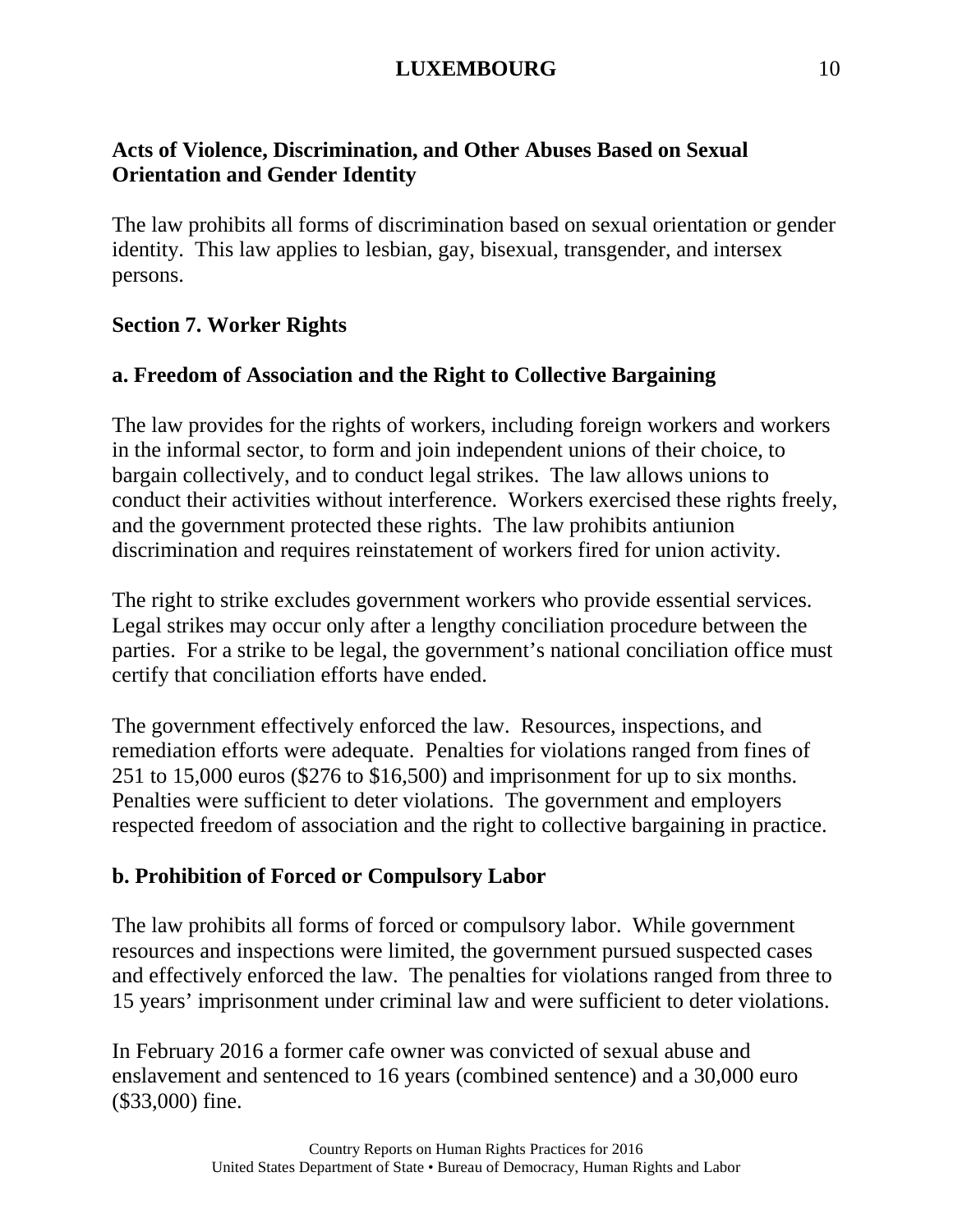There were reports that foreign men, women, and children were engaged in forced labor, including in the construction and restaurant sectors. Some children were engaged in forced labor (see section 7.c.).

Also see the Department of State's *Trafficking in Persons Report* at [www.state.gov/j/tip/rls/tiprpt/.](http://www.state.gov/j/tip/rls/tiprpt/)

# **c. Prohibition of Child Labor and Minimum Age for Employment**

The law prohibits the employment of children under the age of 16. Apprentices who are 16 must attend school in addition to their job training. The law also prohibits the employment of workers under 18 in hazardous work environments, on Sundays and official holidays, or for nighttime work. The Ministries of Labor and Education effectively enforced the child labor laws.

Forced child labor occurred in restaurants and construction sectors. Romani children were sometimes trafficked during the daytime from neighboring countries to engage in forced begging.

Government resources, inspections, and remediation efforts were adequate. Under the law, persons who employ children under 16 may be subject to a fine of 251 to 25,000 euros (\$276 to \$27,500) and prison sentences between eight days and six months. The penalties were sufficient to deter violations.

# **d. Discrimination with Respect to Employment and Occupation**

The law prohibits discrimination with respect to employment and occupation on the basis of race, color, political opinion, sex, gender, disability, language, sexual orientation or gender identity, HIV-positive status or other communicable diseases, or social status. The government effectively enforced these laws and regulations. The labor code prohibits discrimination on the basis of religion, national extraction, or social origin.

Employers occasionally discriminated against persons with disabilities in employment and occupation (see section 6). The law establishes quotas that require businesses employing more than 25 persons to hire workers with disabilities and pay them prevailing wages, but the government acknowledged it had not applied or enforced these laws consistently. The law requires private companies with at least 25 workers to hire at least one employee with a disability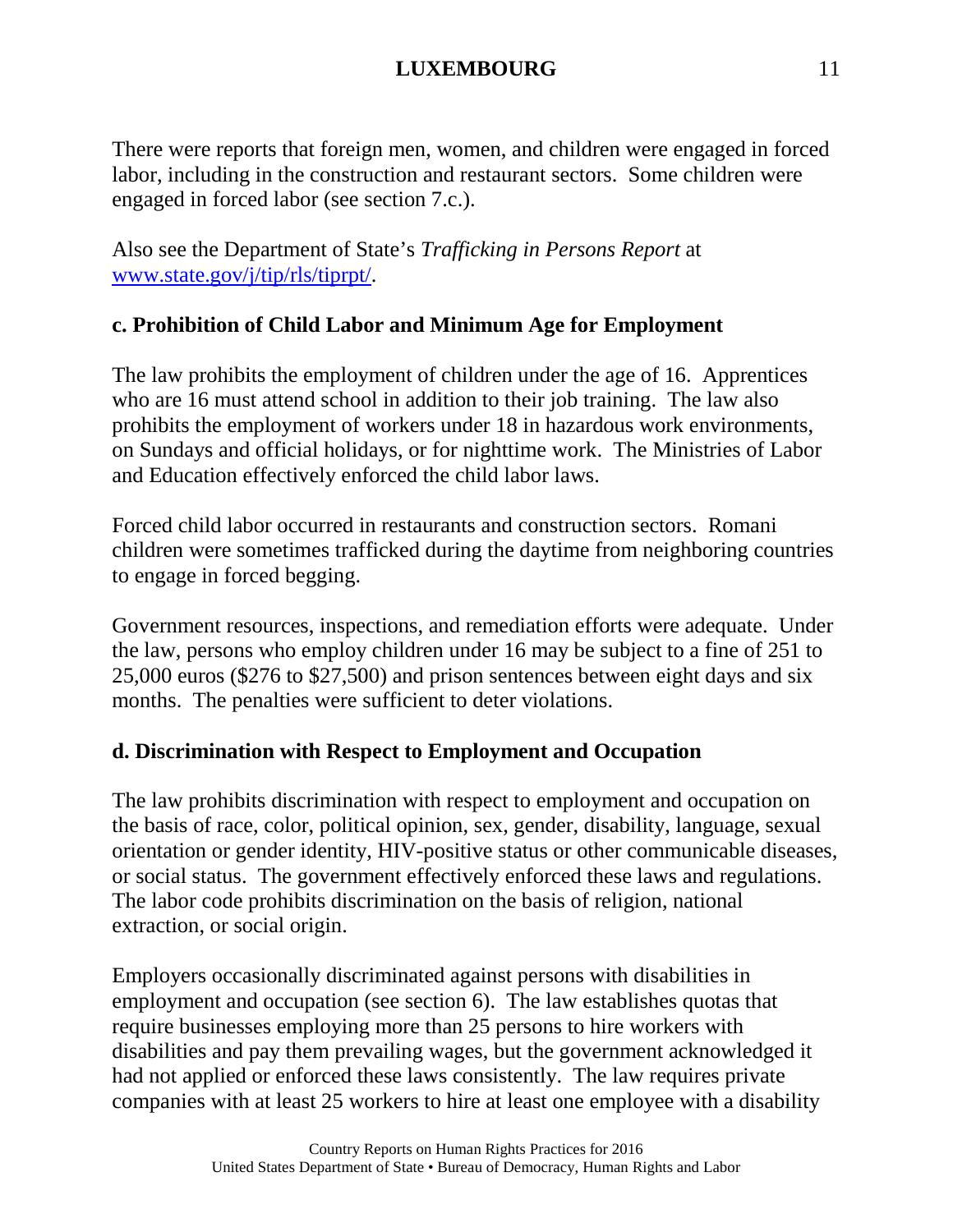and the workforce of larger companies to have between 2 and 4 percent of employees with a disability. For state entities and all publicly owned companies, at least 5 percent of the workforce has to be classified as having a disability.

The law provides for the same legal status and rights for women as for men, including rights under labor law and in the judicial system. The law mandates equal pay for equal work. According to information provided by the Ministry of Equal Opportunities, during the year employers paid women 8.6 percent less on average than men for comparable work.

# **e. Acceptable Conditions of Work**

As of January 1, the national minimum wage for a worker over the age of 18 was 1,923 euros (\$2,120) per month for unskilled workers and 2,307 euros (\$2,540) for skilled workers. The poverty income level was 1,650 euros (\$1,820) per month in 2011, the last year for which information was publicly available. Minimum wage provisions apply to all employees, including foreign, migrant, temporary, and contract workers.

The law mandates a maximum normal workweek of 40 hours. Premium pay is required for overtime or unusual hours. The law permits Sunday employment in continuous-process industries (steel, glass, and chemicals) and for certain maintenance and security personnel. The law provides for paid annual holidays. Other industries must request permission for Sunday work, which the government considered on a case-by-case basis and generally granted. Work on Sunday, allowed for some retail employees, must be voluntary and compensated at double the normal wage or with compensatory time off on another day, equal to the hours worked on Sunday. The law requires rest breaks for shift workers and limits all workers to a maximum workday of 10 hours, including overtime. The Labor Inspection Court and the Superior Court of Justice are responsible for enforcing these laws. The government conducted investigations and transferred cases to judicial authorities regularly. The majority of alleged violations occurred in the construction sector. The law mandates a safe working environment. Workers can remove themselves from situations endangering health and safety without jeopardizing their employment. Authorities effectively protected employees in this situation.

The labor inspectorate of the Ministry of Labor and the accident insurance agency of the Social Security Ministry carried out effective inspections. Workers have the right to ask the labor inspectorate to make a determination regarding workplace